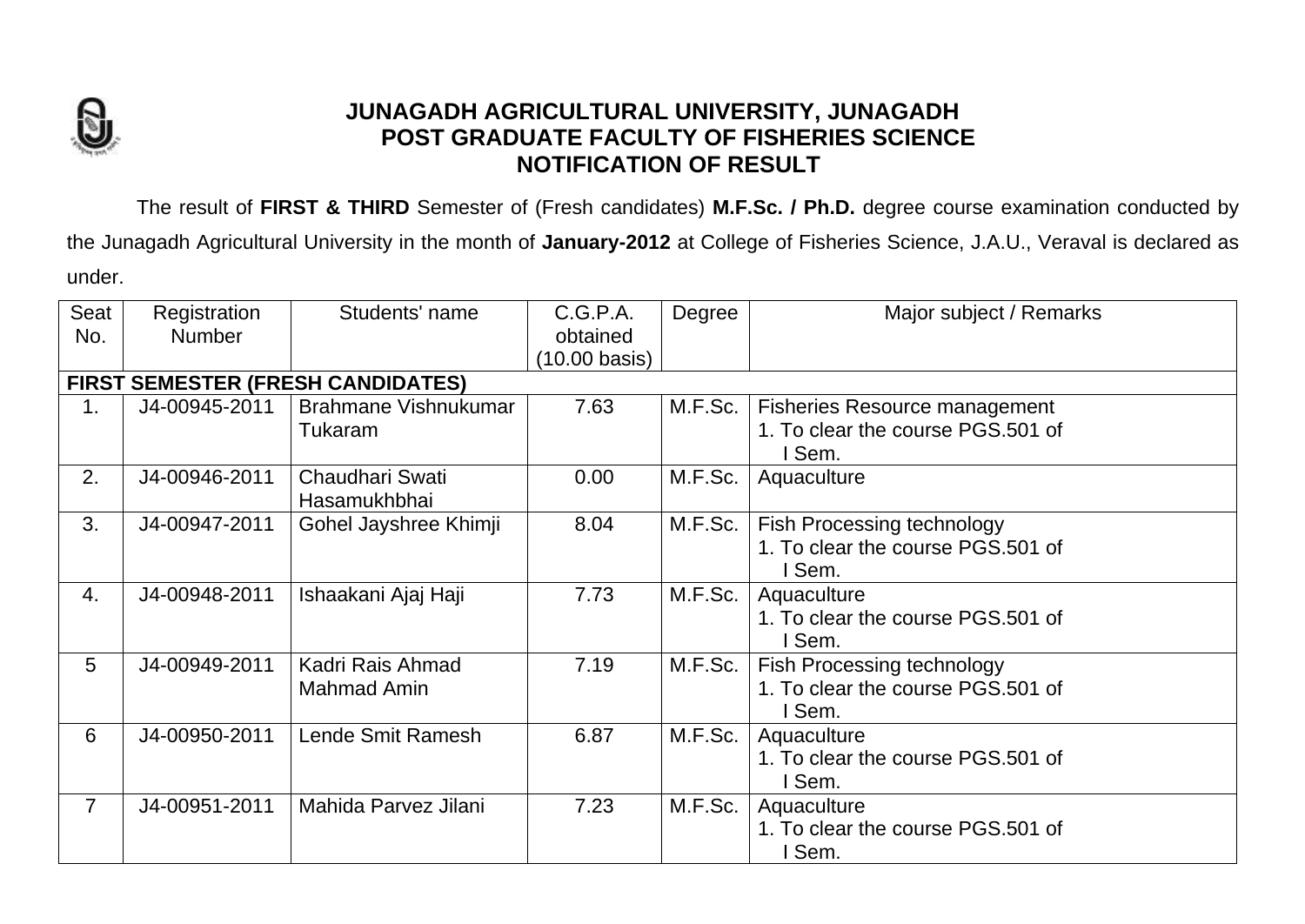| 8  | J4-00952-2011 | Sawant Prutha Prakash   | 0.00 | M.F.Sc. | Aquaculture                                          |
|----|---------------|-------------------------|------|---------|------------------------------------------------------|
|    |               |                         |      |         | 1. On academic probation as per P.G. Rule No.        |
|    |               |                         |      |         | 5.4(f)                                               |
|    |               |                         |      |         | 2. To clear the courses AQC.501, AQC.503,            |
|    |               |                         |      |         | AQC.509, FRM.505, FRM.510, STM.501,                  |
|    |               |                         |      |         | PGS.501 & PGS.502 of I Sem.                          |
| 9  | J4-00953-2011 | <b>Shabir Ahmad Dar</b> | 8.58 | Ph.D.   | <b>Fisheries Resource management</b>                 |
| 10 | J4-00954-2011 | Sikotariya Kishorkumar  | 7.38 | M.F.Sc. | <b>Fisheries Resource management</b>                 |
|    |               | Mandanbhai              |      |         | 1. To clear the course PGS.501 of                    |
|    |               |                         |      |         | Sem.                                                 |
| 11 | J4-00955-2011 | Solanki Vipulkumar      | 7.12 | M.F.Sc. | Aquaculture                                          |
|    |               | Mulajibhai              |      |         | 1. To clear the course PGS.501 of                    |
|    |               |                         |      |         | I Sem.                                               |
|    |               | Solanki Yogesh          |      |         |                                                      |
| 12 | J4-00956-2011 | Bhagubhai               | 1.31 | Ph.D.   | Aquaculture                                          |
|    |               |                         |      |         | 1. On academic probation as per P.G. Rule No. 5.4(f) |
|    |               |                         |      |         | 2. To clear the courses AQC.601, AQC.602,            |
|    |               |                         |      |         | AQC.606, FRM.605, STM.601 & PGS.501 of 1             |
|    |               |                         |      |         | Sem.                                                 |
| 13 | J4-00957-2011 | Sumara M.Ayaz Kalu      | 7.02 | M.F.Sc. | Aquaculture                                          |
|    |               |                         |      |         | 1. To clear the course PGS.501 of                    |
|    |               |                         |      |         | I Sem.                                               |
| 14 | J4-00958-2011 | <b>Temkar Ganesh</b>    | 8.18 | M.F.Sc. | <b>Fisheries Resource management</b>                 |
|    |               | Shankar                 |      |         |                                                      |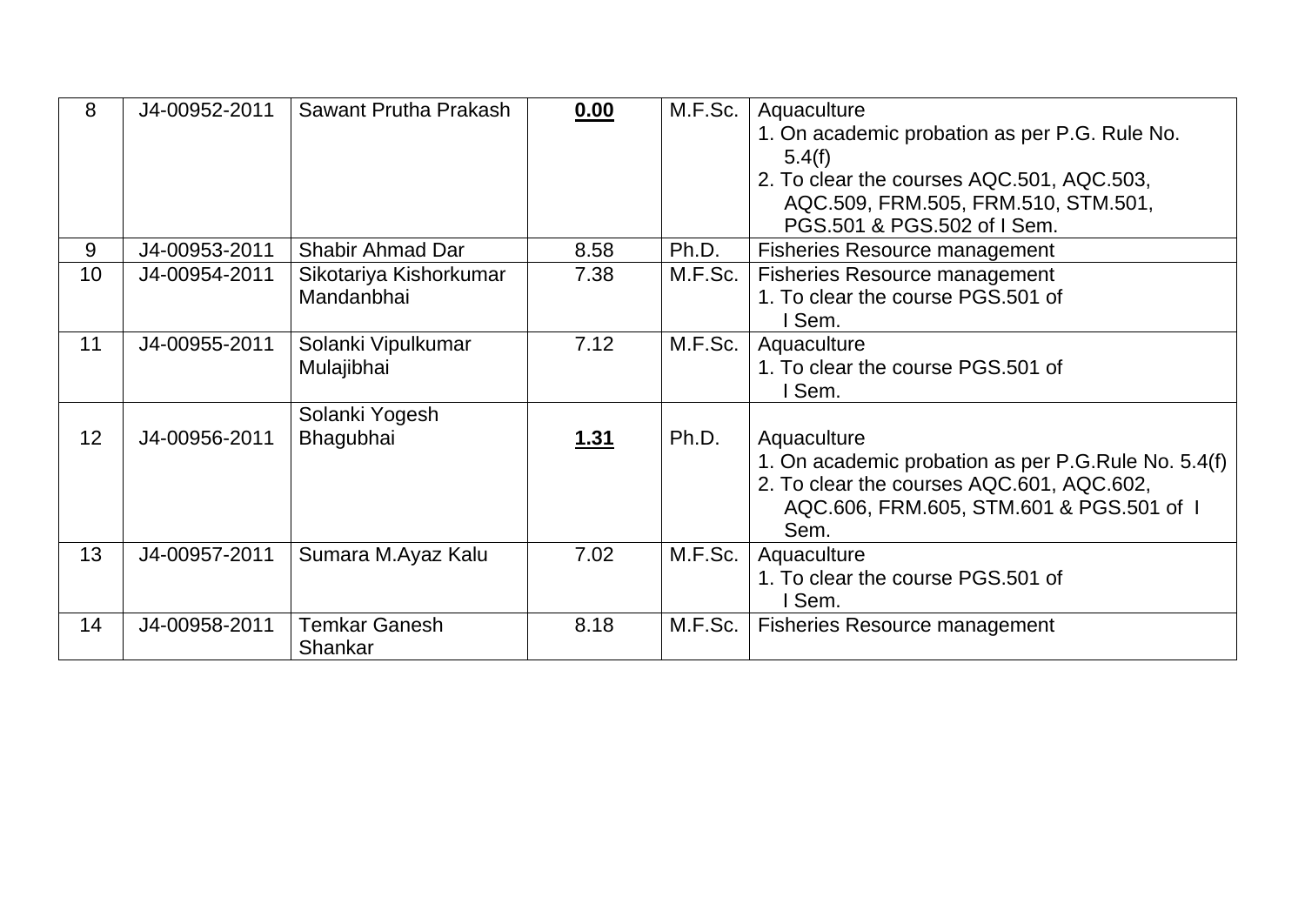| Seat                               | Registration  | Students' name                     | C.G.P.A. | Degree  | Major subject / Remarks                              |  |  |  |
|------------------------------------|---------------|------------------------------------|----------|---------|------------------------------------------------------|--|--|--|
| No.                                | <b>Number</b> |                                    | obtained |         |                                                      |  |  |  |
|                                    |               |                                    | (10.00   |         |                                                      |  |  |  |
|                                    |               |                                    | basis)   |         |                                                      |  |  |  |
| THIRD SEMESTER ( FRESH CANDIDATES) |               |                                    |          |         |                                                      |  |  |  |
| 1 <sub>1</sub>                     |               | J4-00754-2010   Ashfaq Mohi Ud Din | 5.17     | M.F.Sc. | Aquaculture                                          |  |  |  |
|                                    |               |                                    |          |         | 1. On academic probation as per P.G. Rule No. 5.4(f) |  |  |  |
|                                    |               |                                    |          |         | 2. To clear the courses AQC.506, AQC.509 &           |  |  |  |
|                                    |               |                                    |          |         | FRM.505 of III semester.                             |  |  |  |
|                                    |               |                                    |          |         | 3. To clear the courses AQC.504, AQC.505,            |  |  |  |
|                                    |               |                                    |          |         | FPT.505, FPT.511 & PGS.505 of II semester.           |  |  |  |
| 2.                                 | J4-00755-2010 | Barad Jaydip Bhamabhai             | 7.67     | M.F.Sc. | <b>Fisheries Resource Management</b>                 |  |  |  |
| 3.                                 | J4-00756-2010 | Kamaliya Kiranben                  |          | M.F.Sc. | <b>Fish Processing Technology</b>                    |  |  |  |
|                                    |               | Ranabhai                           | 7.59     |         |                                                      |  |  |  |
| 4.                                 |               | J4-00757-2010   Mayank Pandey      | 8.42     | M.F.Sc. | <b>Fisheries Resource Management</b>                 |  |  |  |
| 5.                                 | J4-00758-2010 | Narigara Panktiben                 |          | M.F.Sc. | <b>Fisheries Resource Management</b>                 |  |  |  |
|                                    |               | Vijaykumar                         | 8.22     |         |                                                      |  |  |  |
| 6                                  | J4-00759-2010 | Neeraj Pathak                      | 7.25     | M.F.Sc. | <b>Fish Processing Technology</b>                    |  |  |  |
| $\overline{7}$                     | J4-00760-2010 | Peje Bhakti Sunil                  | 7.95     | M.F.Sc. | Aquaculture                                          |  |  |  |
| 8                                  | J4-00761-2010 | <b>Wankhade Harshal</b>            |          | M.F.Sc. | Aquaculture                                          |  |  |  |
|                                    |               | Purushottam                        | 7.14     |         |                                                      |  |  |  |

No.JAU/REG/EXAM/T.5/ 2110-13 / 2012 **REGISTRAR** Date: 16 / 03 /2012

## *Copy f.w.cs. to:-*

- 1. The Principal & Dean, College of Fisheries Science, J.A.U., Veraval (5 copies).
- 2. The Director of Research & Dean P.G. Studies, J.A.U., Junagadh.
- 3. The Director of Students' Welfare, J.A.U., Junagadh.
- 4. Table-4 of this office.